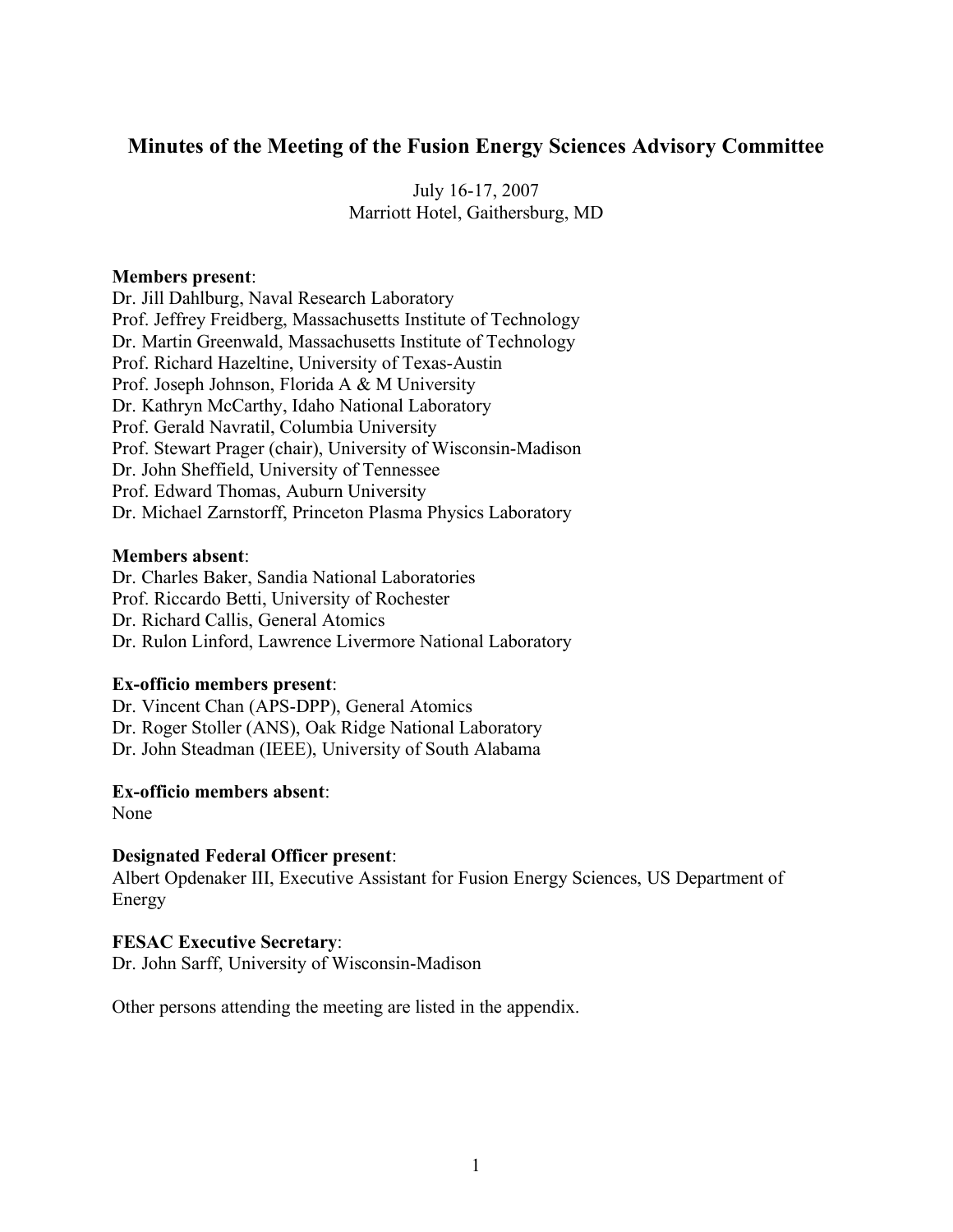#### **1. Meeting Agenda and Logistics.**

The meeting was called to order at 9:00 am.

#### **2. Office of Fusion Energy Sciences Perspective.**

Dr. Raymond Fonck, Associate Director, provided an update of the Fusion Energy Sciences Program. He began by noting a number of exciting scientific accomplishments throughout the program. He appealed to the community to keep OFES informed with research highlights that express how scientific understanding has improved (not just numbers). Dr. Fonck described the budget, which is on track to fund ITER and provide an increase for domestic activities. He commented on the difference in the House and Senate versions of the FY 2008 Appropriations Bill. The House bill would terminate funding for High Energy Density Laboratory Plasma (HEDLP) research, and redirect the requested funding to increasing operations at the three major fusion research facilities, for the theory program, the materials program and research in alternate confinement concepts. The Senate bill praises the HEDLP program and suggests no changes to the request by DOE. Dr. Fonck reported that the proposals in response to solicitations for the theory, SciDAC, and diagnostics programs are under review. He noted that it has been difficult to find reviewers, and therefore the process will likely be somewhat delayed. The Junior Faculty Award solicitation has been published. Dr. Fonck also described the status of ITER. The US ITER Project Office (USIPO) is now fully staffed, and the management team is focused on critical decisions CD1 to CD4. He described the high priority task to complete the design of ITER by the end of the year. A number of members of the US fusion community are officially engaged in the design review, and the US Burning Plasma Organization (BPO) is coordinating design activities. Dr. Fonck reported on the recent meeting of the ITER Interim Council. All parties have ratified the ITER agreement except Russia and China. In the establishment of ITER Domestic Agencies (DA), the US is far ahead of the other parties in putting into place and organizing its DA. Dr. Fonck reported that the team for the National Compact Stellarator Experiment (NCSX) under construction at PPPL cannot complete construction within the established \$92.4M TEC baseline as well as the scheduled July 2009 completion date. A Lehman review of the NCSX project will be conducted in August, and a scientific review of the stellarator program is anticipated. In regard to planning for OFES's future program, Dr. Fonck stated that OFES is not ready to issue another major FESAC charge (other than the current charge discussed under item 5 below). However, he emphasized the need for exciting proposals that will position the US as world leaders in fusion science, while at the same time stewarding basic plasma science. He commented on the aging workforce, emphasizing the need to engage younger people in the program. He described the OFES having a "gridlock funding profile" in which all programs are critical or sub-critical. He discussed a number of resources needed to reinforce activities and initiate new directions. He described a multi-tiered approach to planning that is under consideration, including internal OFES planning, identifying challenges, use of workshops to develop approaches, and working with the community to refine the process. Dr. Fonck also discussed recent workshops on the ITER Test Blanket Module Program (TBM), on Inertial Fusion Energy (IFE), and on the Fusion Simulation Project (FSP) (see related items below). In regard to the TBM workshop, Dr. Fonck noted that it was very useful for informing a negotiating position that maintains an option for the US to join the TBM effort, even though the assessment from the workshop was that the US is not ready to be a leader in the TBM program. Lastly, Dr. Fonck described the personnel situation at OFES, noting a number of retirements are expected. He emphasized the opportunity for younger people to be involved in OFES. Also, Dr.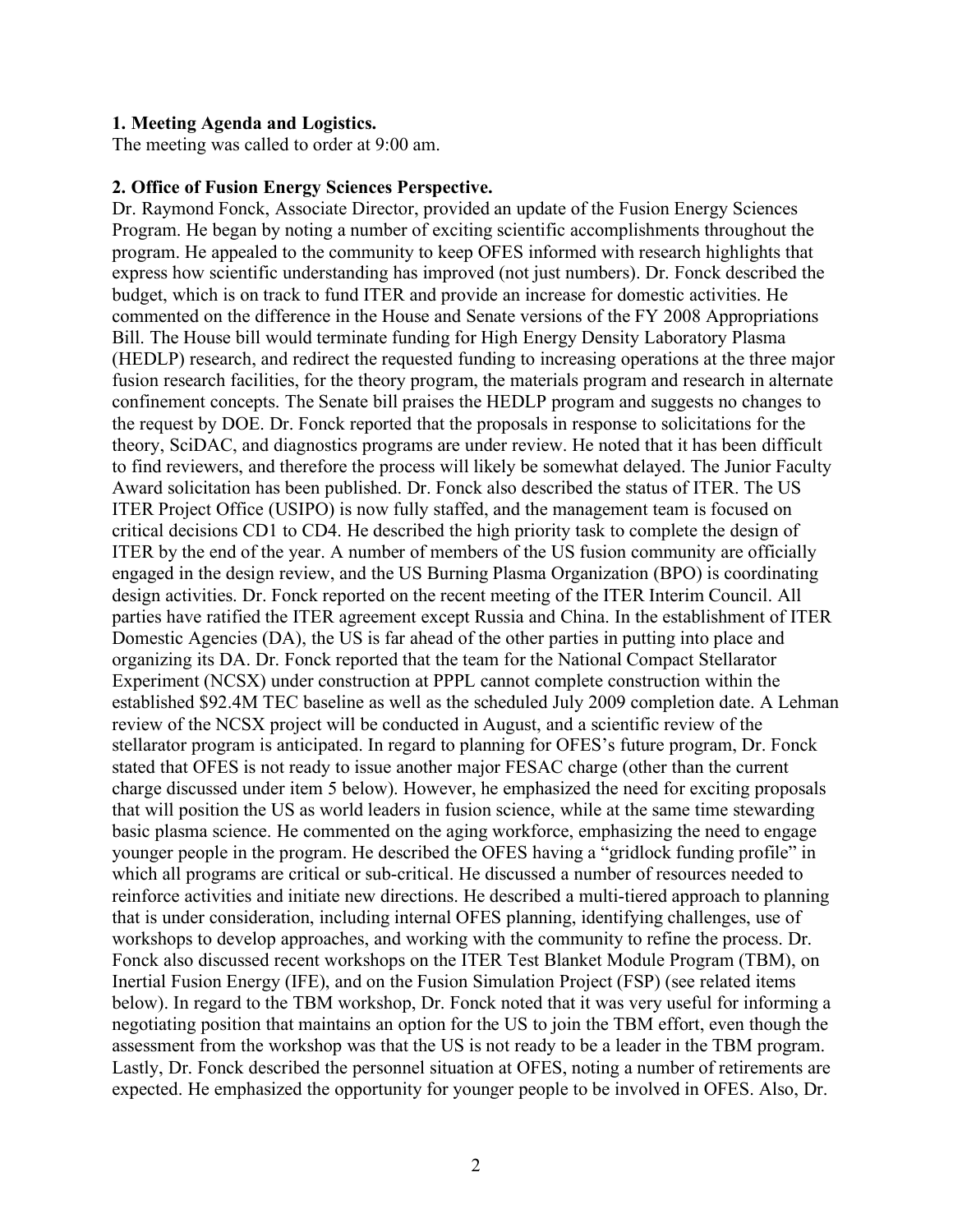Fonck and Prof. Prager are on the search committee for the position formally held by Jim Decker. Dr. Fonck noted that OFES would greatly appreciate receiving suggestions on individuals that would be suited for these DOE employment opportunities.

*FESAC discussion*: Several questions were asked in regard to the role of basic plasma science and fusion technology, prompted by the NRC Plasma 2010 report and Test Blanket Module (TBM) Workshop. Dr. Fonck noted that OFES has programmatic goals, different from curiositydriven science. He agrees that the TBM workshop reveals that fusion technology research has suffered. However, for both of these cases, he emphasized that it will be necessary to work with the community and government agencies to identify, plan, and structure the exciting science research that needs to be done. Dr. Fonck was also asked if it was possible for OFES to work with other federal agencies to help relieve the funding "gridlock". Dr. Fonck noted the recent joint NNSA-DOE effort in the High Energy Density Laboratory Plasma (HEDLP) program as such an example. He also noted the materials expertise stewarded by Basic Energy Sciences, but that it up to the fusion community to drive the scientific issues and engage these other communities. Asked if reports from the recent workshops which Dr. Fonck referred to in his presentation would be made public, Dr. Fonck replied that he expected this to be the case. Asked if changes in personnel at the Office of Management and Budget (OMB) might cause changes in attitudes toward the fusion energy sciences, Dr. Fonck replied that this question is best put to Mike Holland, and that he his looking forward to working with Mr. Holland and others at OMB.

### **3. Report on the Fusion Simulation Project workshop.**

Prof. Arnold Kritz, Lehigh University, presented a summary of the workshop on the Fusion Simulation Project (FSP). The workshop was organized in four panels of 11-13 members. About 70-80 persons attended the workshop, roughly half the panel members and the other half DOE staff and others. The minutes from the workshop are available on request. Prof. Kritz described the FSP mission or vision, goals, and anticipated benefits that were refined in the course of the workshop. Beyond the vision articulated in the 2002 report, the panels sought to move forward with near and farer term goals. As illustration, Prof. Kritz described the FSP approach to five critical issues: disruption effects and mitigation, pedestal formation and transient heat loads on the divertor, tritium migration and impurity transport, performance optimization and scenario modeling, and plasma feedback control, noting the recurring theme of the integrated nature of fusion science. Prof. Kritz described the FSP management and integration challenges (multiinstitution, multi-code, etc.) He also described the FSP goals established for 5, 10, and 15 year time frames. The FSP was described as a framework to organize research, and OFES would issue calls for proposals to do the science. Prof. Kritz noted that the management strategy would be based on established principles, and he outlined some of the management issues would need to be addressed. In regard to connections to the rest of the program, Prof. Kritz noted that the base theory program is needed to support FSP efforts, and that improved diagnostics are required in the experimental program for validation efforts.

*FESAC discussion*: Several members of FESAC commented that, in particular, the Executive Summary of the Workshop Report did not clarify the opportunity and goals for the FSP. It was observed that three of the five example issues are "disasters" which may not adequately convey the scientific challenge and scope of vision for the project. Also, there is no reference to two previous FESAC reports related to FSP. Concern was also expressed that it might be hard for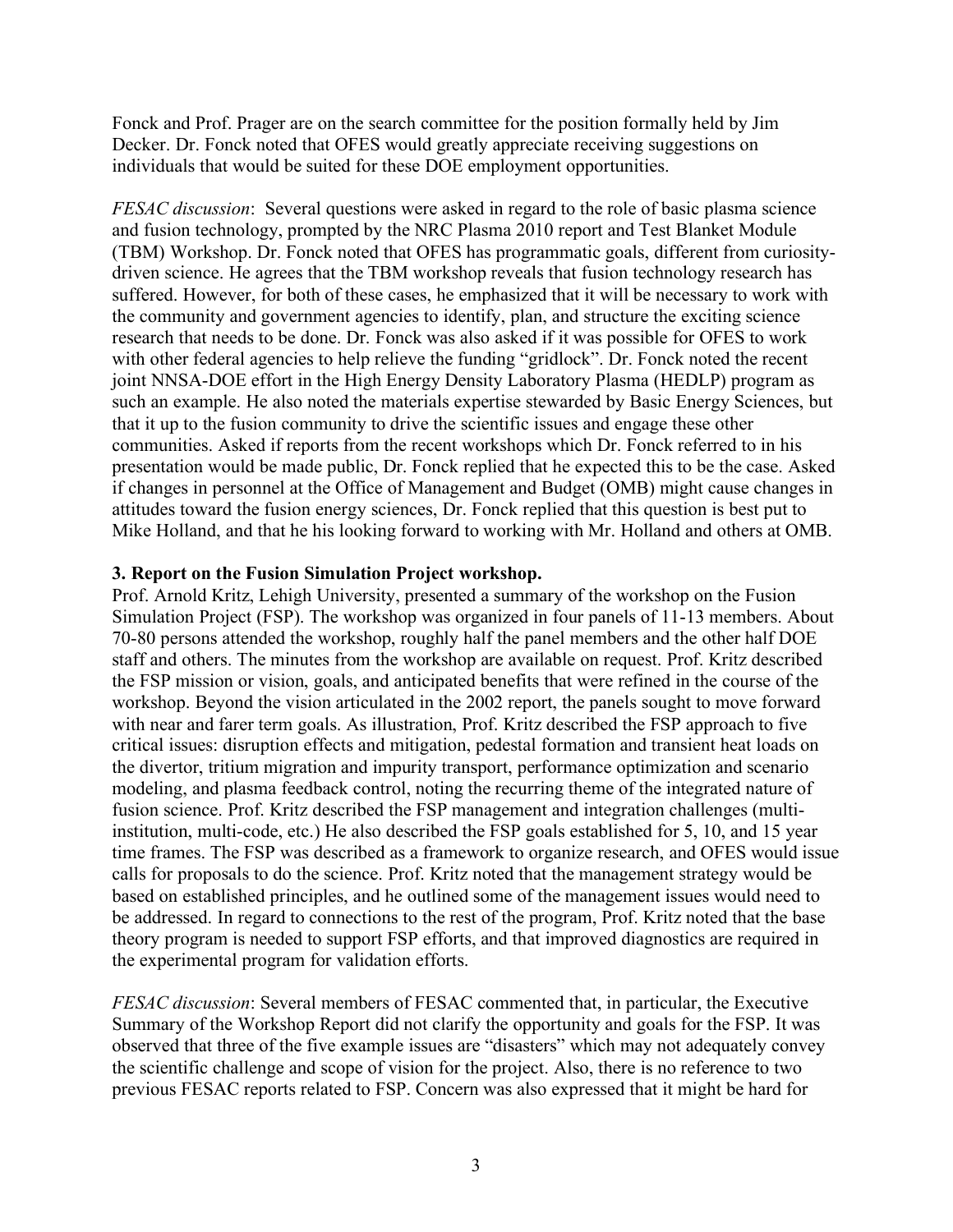"outsiders" to understand what the FSP is doing, what exactly is included in the codes, how an interested researcher might get involved, and how the FSP connects to the broader community. The multi-faceted integration of these issues is not adequately described in the Executive Summary or the report. Other members questioned the readiness and lofty goals of the FSP concept, citing the not fully mature current state of knowledge and appearance to create a "user friendly" environment prematurely. Others argued that the community is ready to begin integration tasks, but not complete it. In this regard, the FSP has no logic without a strong base program. A question was asked on the possible advantage of making the FSP international. Prof. Kritz replied that there are many problems. For example, Europe tends to be sensitive to intellectual property issues, required negotiated agreements. Japan appears most interested in pursing a similar project on its own. There is cooperation in certain technical areas, but it has been hard to circumvent these issues. It was observed that verification and validation (V&V) is a critical need, but that the budget emphasizes computer science and theory: where is  $V\&V$ , and experimental support for V&V in particular? Prof. Kritz replied that there is a clear investment in ITER, and that collaborations with other experiments are ongoing.

### **4. Preliminary report from the FESAC Panel on the Fusion Simulation Project charge.**

Dr. William Tang, PPPL, presented a status report of the FESAC sub-panel he chairs that has been established to address the charge on the Fusion Simulation Project. He summarized the five charge questions and the panel makeup. Two panel members are assigned to lead the drafting of responses to the five charge questions. The panel's report is to be delivered to FESAC by Oct. 19. Dr. Tang described the opportunity in FSP for US leadership and the panel's initial impressions of the FSP initiative. There is good cooperation between DOE, OASCR, and SciDAC. In particular, interest by OASCR was evident in the workshop participation. Dr. Tang stated the targeted budget is \$20-25M per year, with significant resources from OASCR expected. He emphasized these must be new funds, not a redistribution of existing funds. Dr. Tang commented on the roadmap laid out in the FSP workshop report (particularly the 5, 10, and 15 year goals), but he emphasized this will need to be a "living" process, partly because of the incomplete status of the present knowledge base.

*FESAC discussion*: It was noted that five years have passed since the previous FESAC report on the FSP. If the same name is used, it must be made clear how this proposed project aligns with past recommendations, especially funding. Dr. Tang agreed, and added that expectations should be realistic. This project will take dedicated resources and re-alignment of some experimental resources to support verification and validation.

### **5. Status report from the FESAC Panel on the scientific and technological issues leading to DEMO.**

Dr. Martin Greenwald (MIT), chair of the FESAC sub-panel established to answer the charge on strategic planning, presented a status report of the panel's work, particularly the panel's interpretation of the charge and the approach to answer the charge. Dr. Greenwald noted that the panel is not creating a new development plan or roadmap. Also, the discussion does not encompass the whole of the fusion program, and therefore the panel's output will imply nothing about the importance of elements of the program that are not included in this process by its construction. Dr. Greenwald described the challenge to define what is meant by "DEMO", noting that programs around the world do not have a consistent view on DEMO. The panel is adopting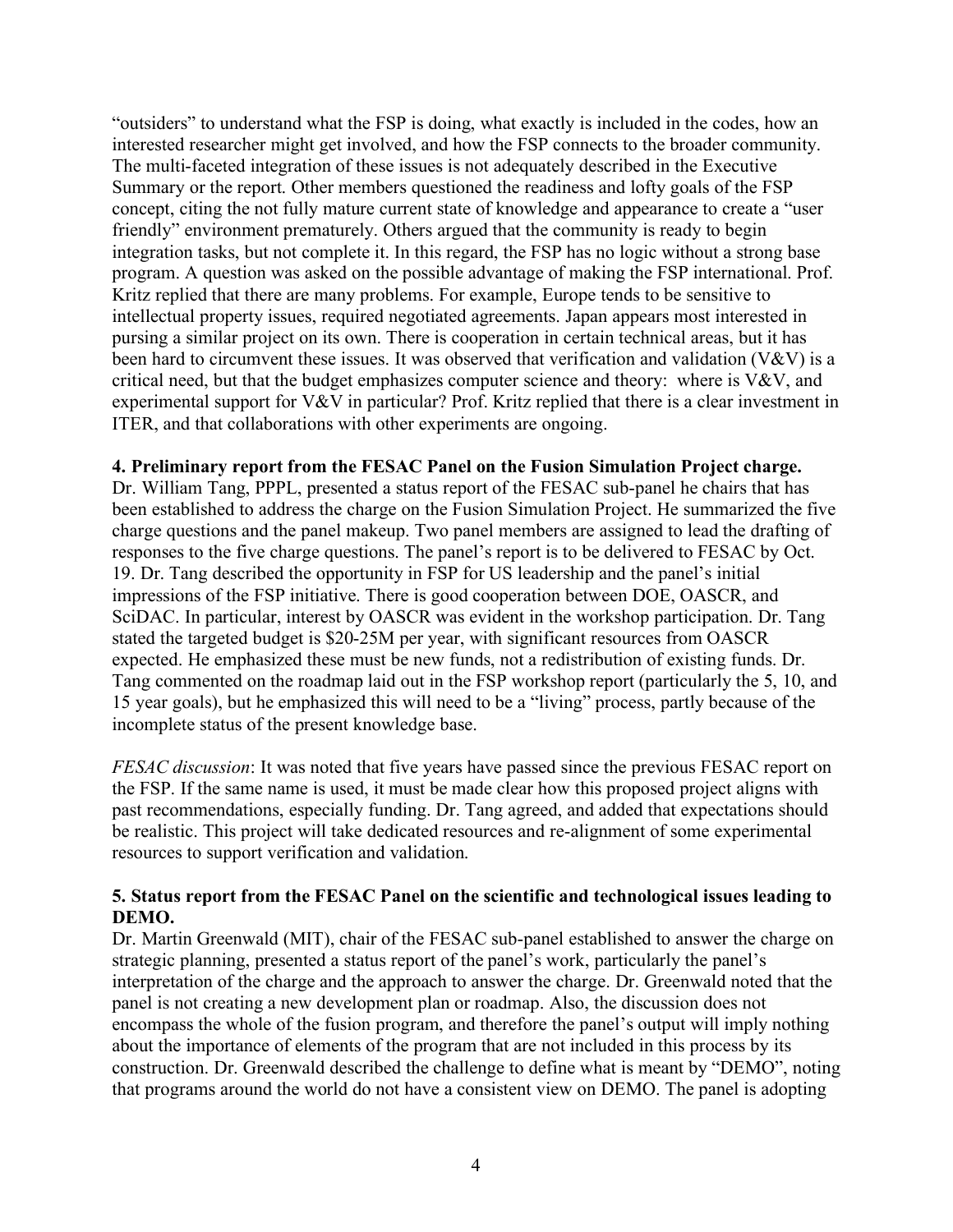the view that DEMO is a prototype, electricity producing fusion reactor, hence a broad view of technical issues is being adopted to cover multiple possibilities. Dr. Greenwald described five tasks that have been identified for the panel to complete its work: identify the issues, prioritize the issues, inventory available means, identify critical gaps and paths, and identify opportunities. The panel will draw on many available reports, plans, and concurrent activities. Dr. Greenwald described the process for community input. An online bulletin board has been established for communicating and receiving input to and from the community. The principal request to the community by the panel is white papers that address the charge. He noted that it is technically difficult to contact the community and suggested that FESAC might take on the task of making this process easier. Individuals will have the opportunity to address the panel at two meetings, one of which is complete, the other to be held in early August. A first draft of the report is scheduled to be complete by early September, and a final draft delivered to FESAC by October 1. Dr. Greenwald then described the set of issues that the panel is in process of defining; he emphasized that there is no unique way to define the issues. The issues are grouped under three broad themes in terms of building the knowledge base for next steps. Dr. Greenwald noted the challenge in prioritization given that all of the issues are important and must be solved. Risk of delay is unavoidable if the issues cannot be dealt with simultaneously. A systematic process based on a set of criteria is being developed by the panel to achieve consensus on priority. The gap analysis will begin at the sub-issue level, using metrics and measures of extrapolation as much as possible. The gaps will inherit their prioritization from the issue level.

*FESAC discussion*: It was observed that a DEMO fusion facility must demonstrate high availability, and so it was recommended that this be explicit under the "harnessing fusion power" theme. Dr. Greenwald noted the sub-panel debated this point specifically (calling it out separately versus as an integration issue). He assured FESAC that the importance of high availability is not being overlooked. A question was asked on how the international "available means" referred to in the charge (i.e., programs and facilities) will be weighed in priority. Dr. Greenwald noted this is an explicit criterion in the prioritization process the sub-panel is using, but that relative weighting of all criteria has not been settled. It was noted that with prioritized lists, it is typical to interpret the top few as most important and ignore the rest. Dr. Greenwald replied that the issues will most likely be ranked in tiers, and that it will be important to recognize that all of the issues are essential and cannot fall off the list. Supposing the report is endorsed by FESAC, the question was raised does the best proposal in the follow on process referred to in the charge address the highest priority issues? Dr. Greenwald responded that he anticipates this is how OFES will use the report. It was noted the the sub-panel is instructed to assume ITER is successful. Dr. Prager commented that the panel may need to decide what it means for ITER to be successful in the context of this charge. Dr. Fonck added that the charge is explicit in assuming ITER succeeds, but that there is a long term process for dealing with ambiguities. Dr. Greenwald replied that the gaps will be synthesized into missions in so far as possible. Whether or not this implies work on ITER or follow-ons to ITER remains to be seen. The question was asked if the sub-panel was going to identify the degree to which existing facilities will be able to address the issues. Dr. Greenwald replied that, ideally yes, but that is it no obviously straightforward to do so. Dr. Prager summarized the discussion, noting the subpanel has created an excellent foundation that is logical and workable. He expressed concern that there is only one more scheduled face-to-face meeting of the sub-panel, partly to hear from the community. A suggestion for additional meetings was offered. Dr. Greenwald agreed the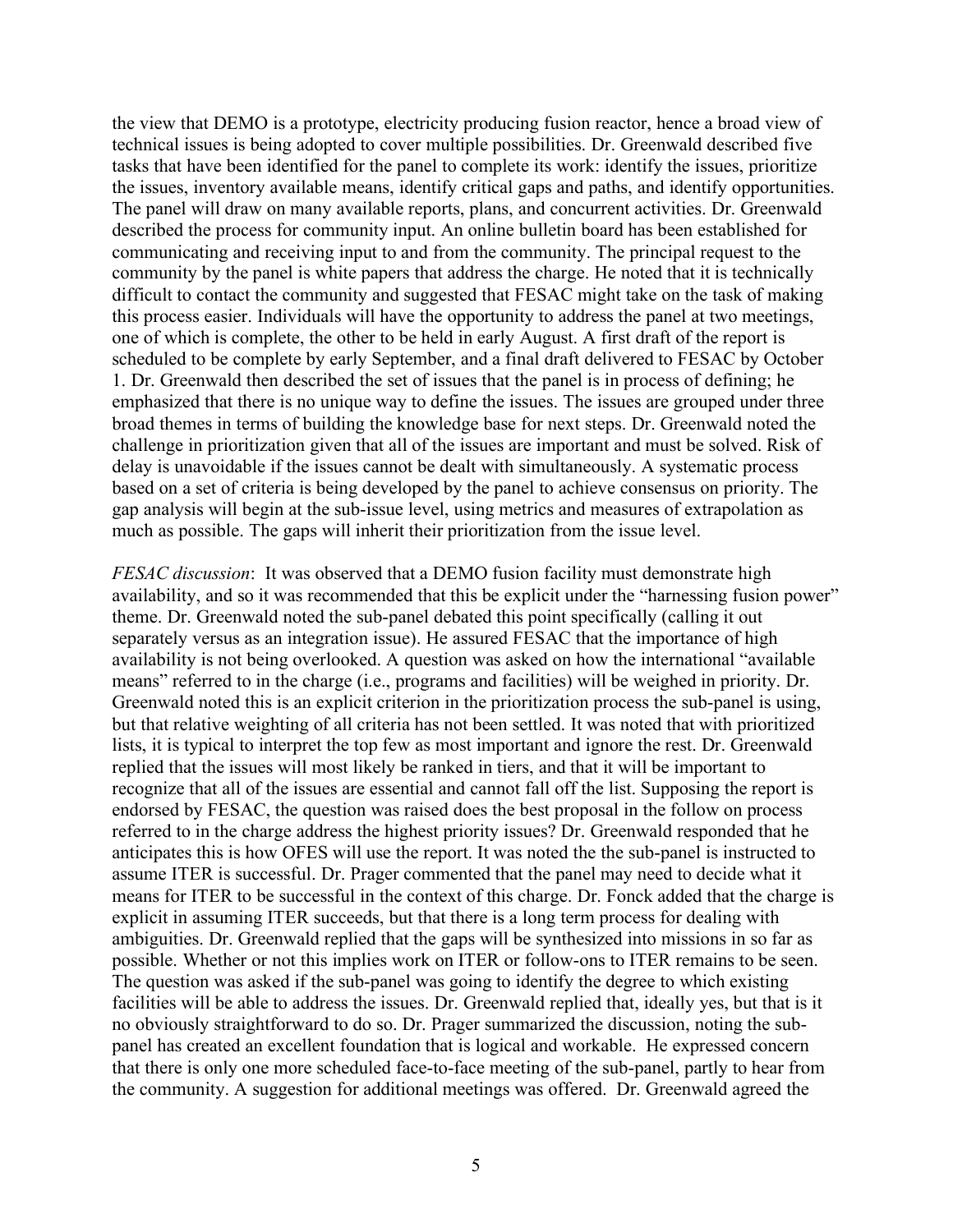schedule is difficult, and he is hopeful that conference calls will be more effective after the scheduled face-to-face meetings.

# **6. Report on the High Energy Density Laboratory Plasmas workshop.**

Dr. Francis Thio (OFES) presented a status report on the High Energy Density Laboratory Plasma (HEDLP) program. Public release of an inter-agency report on HEDLP is imminent. Dr. Thio reported on two workshops, the Inertial Fusion Energy (IFE) Strategic Planning Workshop held at Sam Ramon, CA, and a HEDLP Workshop held at ANL. The IFE workshop was driven by a sense of urgency for National Ignition Facility (NIF) experiments. The workshop, chaired by Dr. Edmund Synakowsi (LLNL), had 115 participants. The proceedings will be published in the Journal of Fusion Energy. All elements of IFE research and development were discussed, including the High Average Power Laser (HAPL) program, the Heavy Ion Beam program, and the Z-pinch program. A conclusion from the workshop was that DOE should plan for a transition from a laboratory ignition feasibility experiment to a program that addresses the science required for the energy application of inertial fusion. Dr. Thio reported that the HEDLP workshop was chartered by the Undersecretary of Science, and that it was chaired by Dr. Bob Rosner (ANL) and Dr. John Browne (LANL). Dr. Thio described three principle themes that emerged from the workshop: (1) enable fusion energy by HEDLP, (2) create, probe, and control new states of matter in HEDLP, and (3) ultrafast dynamics-catching reactions in the act. Dr. Thio announced that several of the Innovative Confinement Concept (ICC) projects that explore the science of HEDLP have been moved from the ICC program to the HEDLP program. Dr. Thio also described future plans in HEDLP, including a solicitation for new proposals in FY2008 competing for new money in FY2009.

*FESAC discussion*: The status of the funding for HEDLP in the House's budget was raised, given that it was explicitly removed from the Administration's proposed budget. Dr. Fonck replied that he expects the funding will be restored in the House-Senate conference. A concern was expressed on the parallel funding by DOE, NNSA, and joint DOE-NNSA for three possible inertial fusion energy (IFE) development paths. Dr. Thio replied that the stewardship for IFE is a clear issue. Dr. Fonck added that there are some focusing points, such as the National Ignition Facility (NIF) schedule. He added that OFES is working to understand how to engage the necessary discussion. A question was raised on the apparent lack of direct-drive capability for NIF, and the implications for the direct-drive fusion development path. Dr. Thio noted the workshop did not cover this issue in detail and invited Dr. Grant Logan to comment. Dr. Logan explained that the OMEGA upgrade is developing a plan for direct-drive on NIF, but that NNSA needs to make decisions on going ahead and on modest cost changes to front-end hardware, perhaps by later this year.

# **7. Presentation of the plasma sciences decadal study by NRC.**

Prof. Steve Cowley (UCLA), and Dr. John Peoples presented an overview of the recently released Plasma 2010 decadal study undertaken by the National Academies. Dr. Tim Meyer (NAS) presented an introduction that put the Plasma 2010 study in perspective with other similar studies. Dr. Meyer described the NAS systematic survey of branches of physics done every decade or so. The NAS plans to issue a joint volume that includes the 2010 decadal studies for elementary particle physics, atomic, molecular and optical physics, condensed matter physics, and plasma physics. Prof. Cowley summarized the process used to conduct the study, which was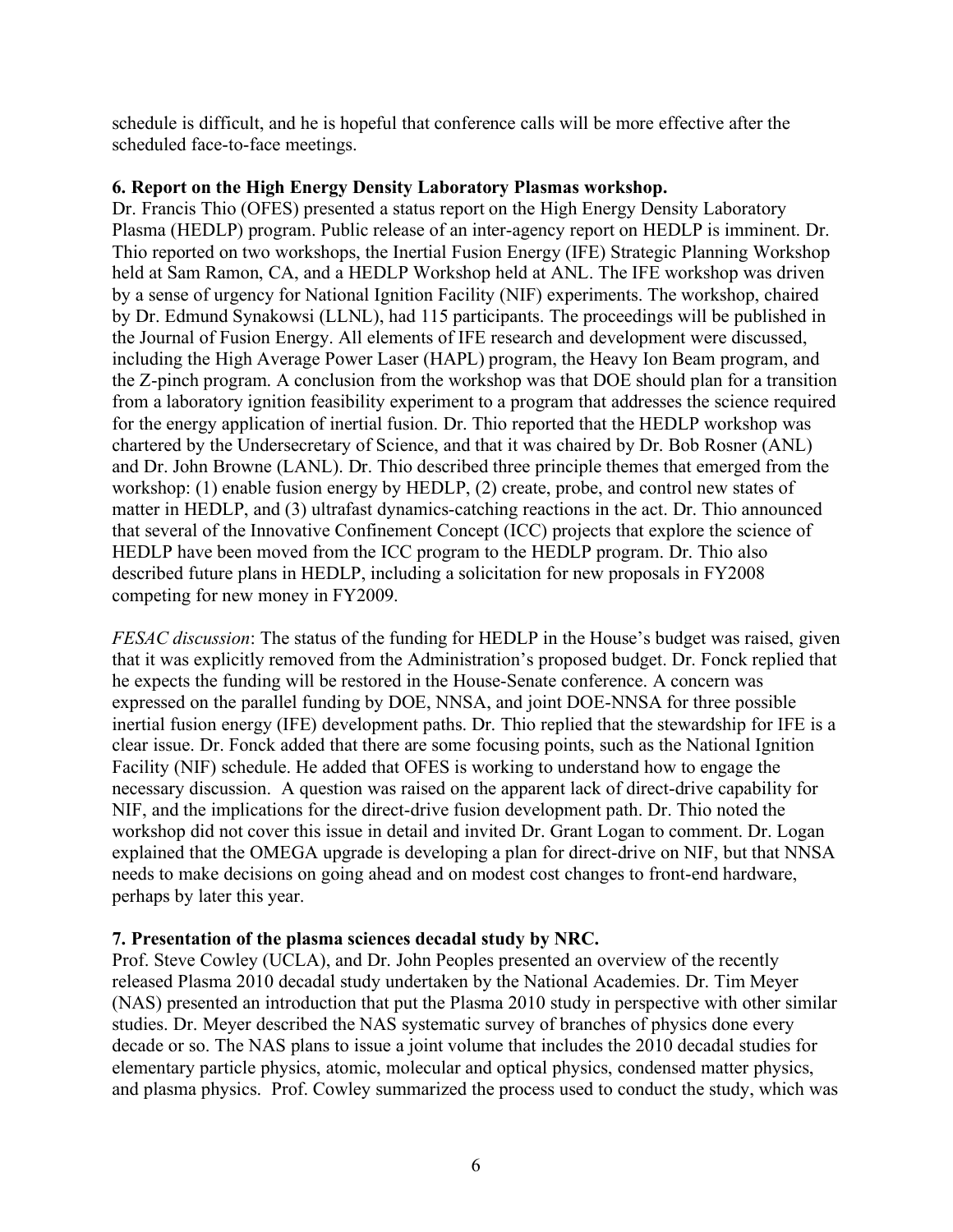initiated in 2005. He noted the committee was composed of scientists examining plasma science (not a policy committee). The committee was organized in five groups that focused on the different areas of plasma research. Prof. Cowley described the study's key recommendation that DOE OFES should reorient its research programs to incorporate magnetic and inertial fusion energy sciences, basic plasma science, non-mission-driven high-energy density plasma science, and low-temperature plasma science and engineering. In these areas there are two recurring themes, new regimes and predictive capability. Prof. Cowley discussed six processes that illustrate the intellectual unity of these areas of plasma science, motivating the recommendation for the reorientation of DOE OFES programs. He also described four areas which demonstrate the importance of plasma research: (1) economic security, (2) energy and environmental security, (3) national security, and (4) scientific discovery. Dr. Peoples commented that it was personally rewarding and interesting for him to be a member of the panel. He described the panel's deliberation of options for recommendations, deciding on one principal recommendation that DOE OFES reorient its research programs. He elaborated on the meaning of "reorient," which is intended to mean re-focus rather than to move funding from A to B. He emphasized that the reorientation should be viewed as and evolutionary process rather than a revolutionary process. To illustrate this point, Dr. Peoples noted that it is possible to know everything there is to know about nuclear weapons, so NNSA support for plasma science is uncertain. And if ITER is successful, then fusion energy development might be moved from DOE OFES. In these cases, the question becomes who will steward plasma science? The Plasma 2010 study recommends this should principally be the job of DOE OFES.

*FESAC discussion*: It was noted that the report recommends an expanded role for OFES in funding plasma science, but without new resources. Dr. Peoples replied that ultimately yes, this is the report's recommendation, but the point is to reorient the stewardship so that plasma sciences would be able to gain more resources in the future. Prof. Cowley added that the report did not specify exactly how this should be done. He noted the recent reorientation of HEDLP research as a move the NRC panel strongly agreed with. He also noted that the only area where substantially new resources are required is low temperature plasma sciences, also observing a commonality with the edge of tokamak plasmas (implying a natural scientific connection to fusion sciences). An explanation of the use of phrase plasma science is "risky" was requested. Dr. Peoples replied this does not refer to the science, rather that changing anything in government programs is risky, and that there is also risk in doing nothing. Several questions were raised in regard to the implications for the role of the National Science Foundation (NSF), possibly leaving the NSF less responsibility for stewarding plasma sciences. Dr. Peoples and Prof. Cowley responded that the report commends the partnership between NSF and DOE, and recommends this continue. They also report that they have presented the study and its recommendations to these other agencies. They emphasize that the report does not intend to harm any existing partnerships, rather recognize the strengths of each agency, and find a way to make them work together. Asked why plasma astrophysics was not included in the reorientation, Prof. Cowley argued it would be a disaster to take plasma science out of NASA. He agreed it might be useful to have an interagency working group. A concern for the possible danger of small programs competing against large programs might be an issue under the study's recommendations. Dr. Peoples and Prof. Cowley noted the panel discussed this at length. The situation for areas like low temperature plasma science is so dire, however, that a change is viewed essential.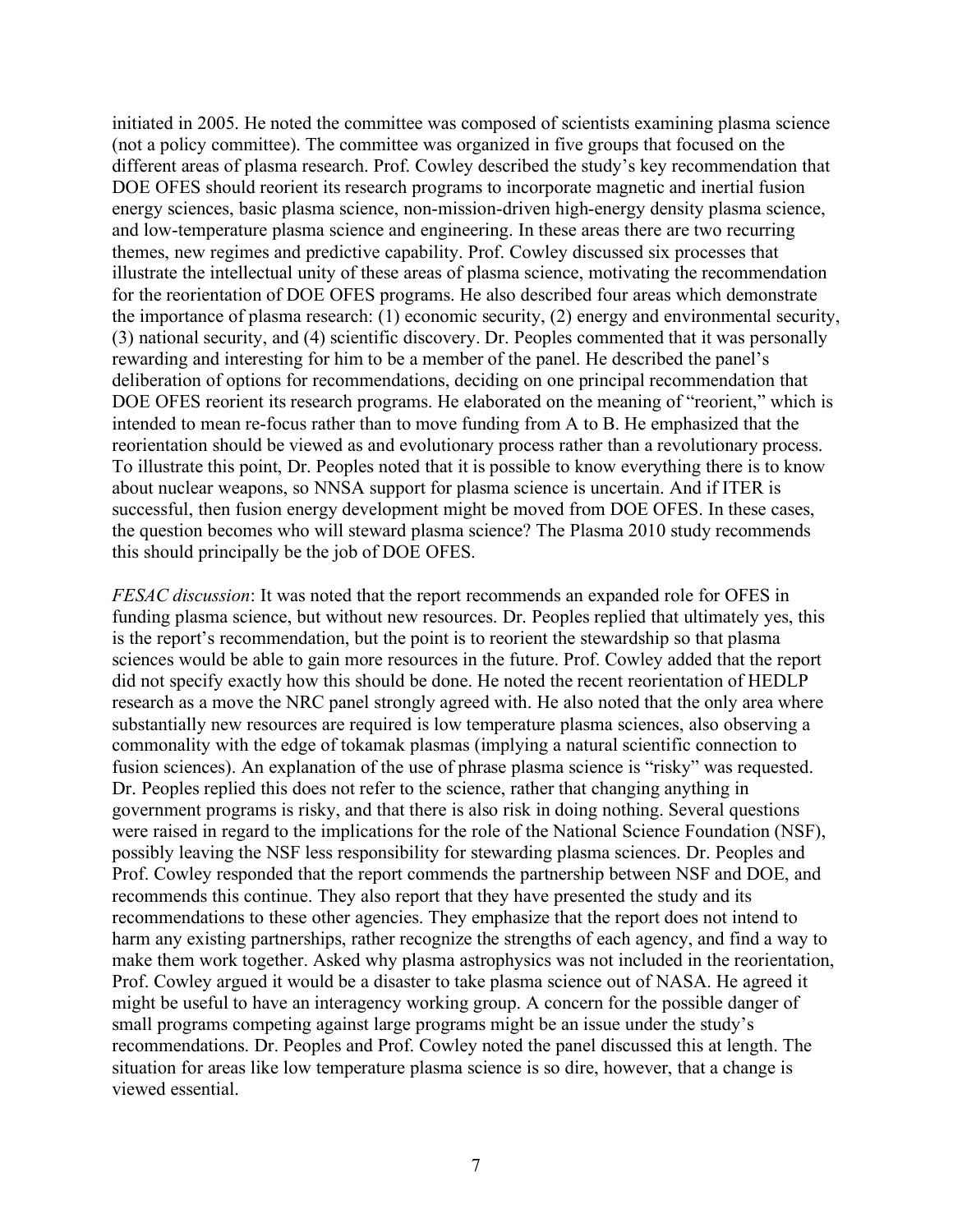# **8. Public comments (2).**

Dr. Stephen O. Dean, Fusion Power Associates, commented on the charge for strategic planning (see item 5 above). He observed that over the past 6-7 years, OFES has gradually shifted way from a program with a balanced effort in science, technology, and multiple approaches to fusion. He argues that if the recommendations of the Plasma 2010 decadal study were implemented, then it would be one more step removing OFES from the responsibility of developing fusion power. He argued that a fusion energy development office might have to be established elsewhere in the DOE if the current trend in OFES continues. He referred to public comments made at the last FESAC meeting by Prof. Thomas Jarboe and himself expressing reservation that the charge on strategic planning would preempt discussion of non-tokamak approaches to fusion. He stated he was pleased with the Greenwald sub-panel's interpretation of the scope of the charge, but he is still concerned that the planning process will not wait for results from follow-on charges. He urged FESAC to encourage DOE issue subsequent charges soon. He expressed his belief that there will be multiple successful approaches to fusion power, and that we should proceed keeping in mind the first solution may not be the best or most practical.

*FESAC discussion*: Dr. Fonck noted that the current charge is specifically intended to be constrained, and that OFES is working on a next charge(s). It is not yet clear if this would be one grand charge, or multiple, more directed charges.

Dr. Karen Pao, NNSA, addressed FESAC on her interest in verification and validation (V&V). She is responsible for writing a national strategy for V&V (within NNSA?) and was interested in the Fusion Simulation Project's goals for V&V. She sensed reluctance in FESAC's discussion of the FSP workshop report (see item 3 above) and offered encouragement and noted parallels with the nuclear weapons program. She noted that V&V is best when there is still control over the codes, when they are modular and easier to debug and easier to define verification experiments. In regard to predictive capability, she encouraged considering how to define the approach since ab initio calculations will not be done in the near future. She noted that when greater computing power becomes available, this will allow more detailed physics, replacing ad hoc models with more fundamental models. She observed that mesoscale modeling is within reach.

*FESAC discussion*: It was noted that the purpose of SCIDAC is ab initio science. An advantage for the fusion program is onging experiments which make validation efforts more straightforward. Asked what fraction of the ASCII program is dedicated to V&V, Dr. Pao answered 10%.

First day, adjourned, 5:30 pm Second day, called to order, 9:00 am

### **9. DOE Perspective.**

Dr. Raymond Orbach, Under Secretary for Science, reported on the status of ITER and other recent events. Regarding ITER, all parties except Russia and China have completed their respective ITER agreement ratification processes. Russia and China are anticipated to complete their processes by the end of August. France has stated that the construction schedule will be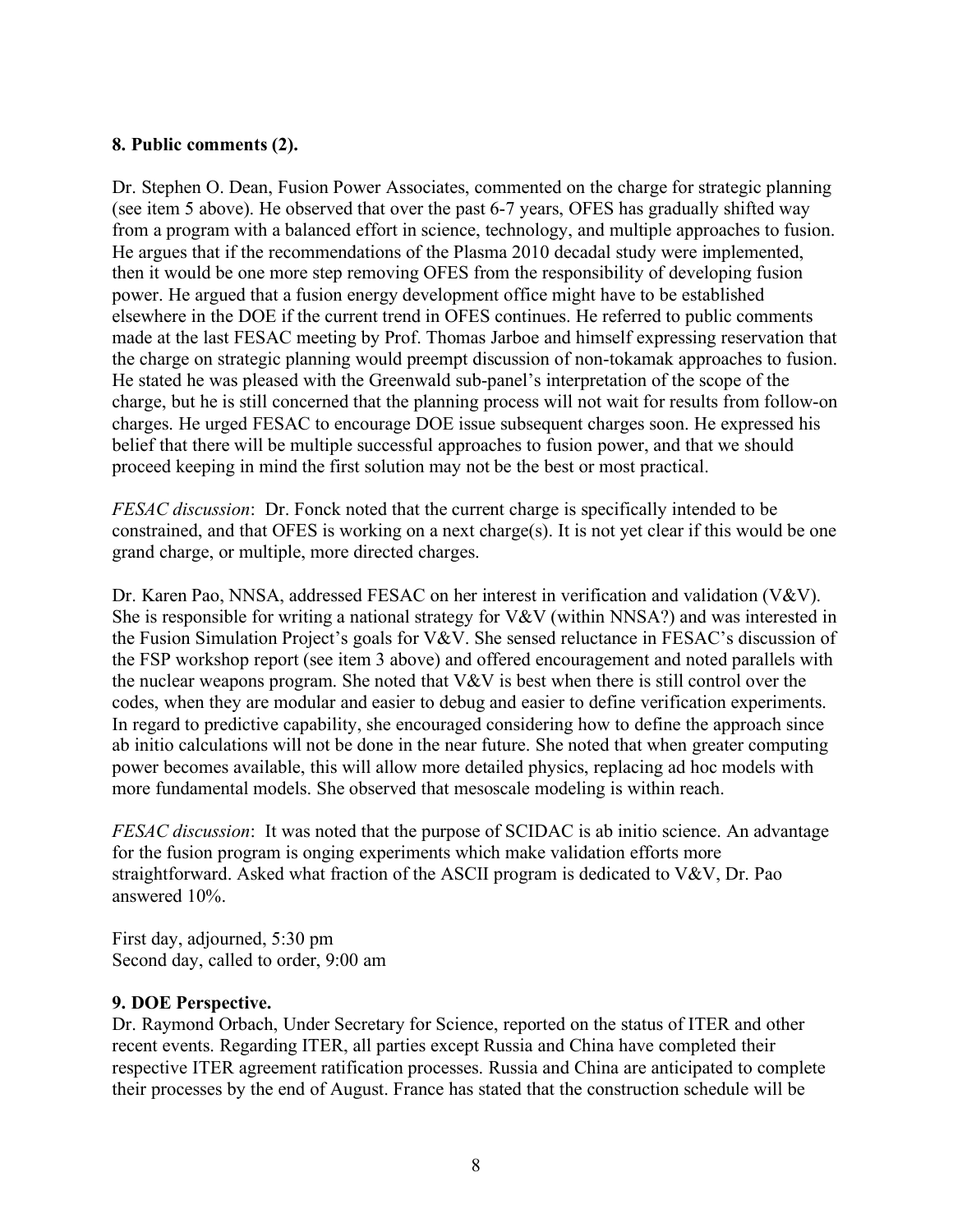impacted if the official ITER organization is not established by October. Dr. Orbach noted that the US delegation has significantly influenced the process toward creating an effective international organization will good management principles. He noted that the organizational steps now underway will be critical to the project's success. He stressed the importance of the Management Advisory Committee (MAC), which will assist the ITER Council and Management Team to ensure sound project management, although there are differences in opinion among the partners as to the function of the MAC. Dr. Orbach also commented on the design review activities. The parties have agreed to participate in the finalization of the design (not counted as ITER credit), which needs to be completed by the end of the year. Dr. Orbach described the status of the budget, which includes an increase of \$109M for ITER in both the House and Senate versions. He also discussed the differences in the two versions, particularly in regard to the High Energy Density Laboratory Plasma (HEDLP) program. He stated it is not clear why the House bill zeroed out HEDLP funding, hoping that it is just a misunderstanding that will be resolved in the conference process. In reflecting on the future, Dr. Orbach noted that the planning for new facilities takes years, and that now is the time to think about the "roll-off" of ITER construction funds. He stressed that it is up to the fusion community to produce scientifically strong proposals. How to get from where we (the fusion community) are to where we want to go is the essence of his charge to FESAC (see 5 above).

*FESAC discussion*: Dr. Orbach was thanked for his strong support of fusion research and ITER. He was asked whether the gaps referred to in the charge on strategic planning (see item 5 above) were structural or research in nature. Dr. Orbach replied that there are two different kinds of gaps. One is scientific: where research needs to go relative to the present knowledge base. The second is a facilities gap: the existing fusion research facilities are old and there are opportunities for new facilities represented in the ITER roll-off. He noted that other (non-fusion) programs have a continual renewal of facilities. He noted that new facilities are anticipated in the 10 year planning from 2003, although the specifics are more vague further out in time. Dr. Orbach was asked how the ITER partners are reacting to the U.S. push for strong project management. He replied that at the recent interim ITER Council Meeting, India was very helpful in also forcing these points. He noted that although some countries have gotten used to cost overruns, the Office of Science will not have cost overruns. The OS's track record in completing major construction projects on time and on budget has allowed relative freedom in proposing new facilities. Dr. Orbach was asked about addressing engineering sciences in the charge on strategic planning. He was reluctant to comment, stating he does not see a difference between basic and applied research, leaving it to the fusion community to provide advice on important science for which the U.S. can be leaders. Dr. Orbach was also asked about funding for workforce development. He replied that Congress zeroed out educational support in the DOE budget, but he is hopeful that a standing budget with \$5M/year increases will be restored. He encouraged FESAC to work with Mr. Bill Valdez to be included in educational support discussions.

### **10. Report on ITER Project.**

Mr. Jeffrey Hoy, US ITER Program Manager, presented a status report on ITER and the US ITER Project. Mr. Hoy took over Warren Marton's position nine months ago. He summarized the first meeting of the Interim ITER Council, key facts about ITER, and the construction phase cost sharing. The U.S. is responsible for 1/11 of the project construction. A central reserve of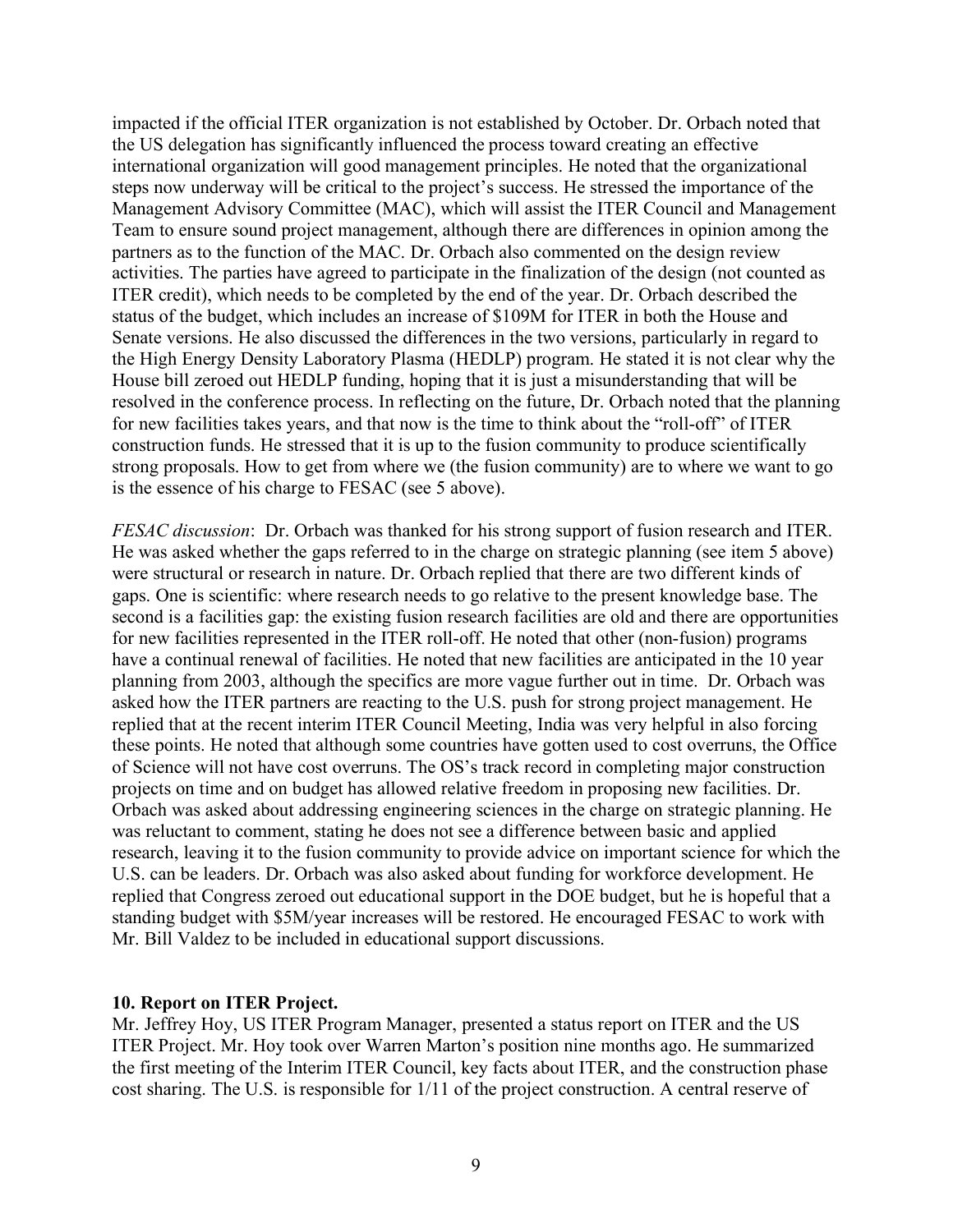10% has been established, made possible by India joining the project. Dr. Hoy also described the management structure and personnel for the ITER Organization, as well as the top-down integrated project schedule. A near term critical path is licensing. A preliminary safety report is expected to be submitted this year. A major activity currently underway is a bottoms-up schedule assessment. Mr. Hoy noted that the lack of domestic agencies analogous to the US ITER Project Office is hampering this activity. It is hoped this schedule will be completed by the end of the year. It is also hoped that the bottoms-up planning will agree with the established top-down schedule. Presently the bottoms-up schedule has two more years required for ITER construction. Mr. Hoy also described the ITER design review currently underway to establish a new baseline capability. The de-scoping of ITER capability during 1998-2001 was performed quickly in some areas, leading to inconsistencies and technical issues that will be addressed by the design review. Mr. Hoy also announced that the Broader Approach agreement between Europe and Japan has been signed. Ingredients in the Broader Approach include upgrade of JT-60, the establishment of an international research center and remote participation capability, and the design of IFMIF. Mr. Hoy also reviewed ITER progress on the domestic front. He reviewed the U.S. in-kind contributions, the organization of the U.S. ITER Project Office (USIPO), and the USIPO. activities. Mr. Hoy discussed the ITER construction budget, which has been fixed (an unusual occurrence for large construction projects prior to the CD-2 phase). He emphasized that the ITER design must be completed soon so that the U.S. in-kind contributions can be completed on time.

*FESAC discussion*: Several questions were asked about the ITER design review. It was noted that the design review will last six months, so a question was asked if the implied delay is already such that the construction cannot fit within the established funding profile. Mr. Hoy answered that the design must be complete by next Spring before there is a need to look at the profile differently. Asked if ITER commissioning is still expected to occur in 2014, Mr. Hoy answered that until the domestic agencies are established by all of the parties, it will be difficult to assess the level of commitment to the schedule. He answered that the parties are aware that the construction schedule is a major issue in the U.S. Asked if re-design of aspects of ITER was a concern given the established cost cap, Mr. Hoy agreed this is a source of worry but that the ITER Organization has not yet dealt with this issue (too early). Asked who is responsible for licensing, Mr. Hoy answered that the Deputy Director General for Safety is responsible for working with French regulators on licensing. A comment was made that it is surprising that there appears to be no one in the ITER Organization hierarchy has a French affiliation. Mr. Hoy answered that an assistant to one of the Deputy Directors General is French and is familiar with the system. Also, an entity has been created to deal with this issue. A question was asked if the project had sufficient design engineers. Mr. Hoy answered that the ITER Organization is lean in many areas. Dr. Holtcamp is attempting to use consultants and service contracts to help alleviate this shortage during the ongoing process to fill open positions.

# **11. USBPO Update and ITER Design Review Activities.**

Dr. James Van Dam, Director of the U.S. Burning Plasma Organization (USBPO), presented an update on USBPO and ITER design review activities. He noted that although USBPO has broader scope than ITER, during the last few months, high priority ITER issues have been the principal USBPO focus. A USBPO workshop on diagnostics was held in Feb. at San Diego, which stimulated a white paper to address a gap in developing diagnostics for burning plasmas.